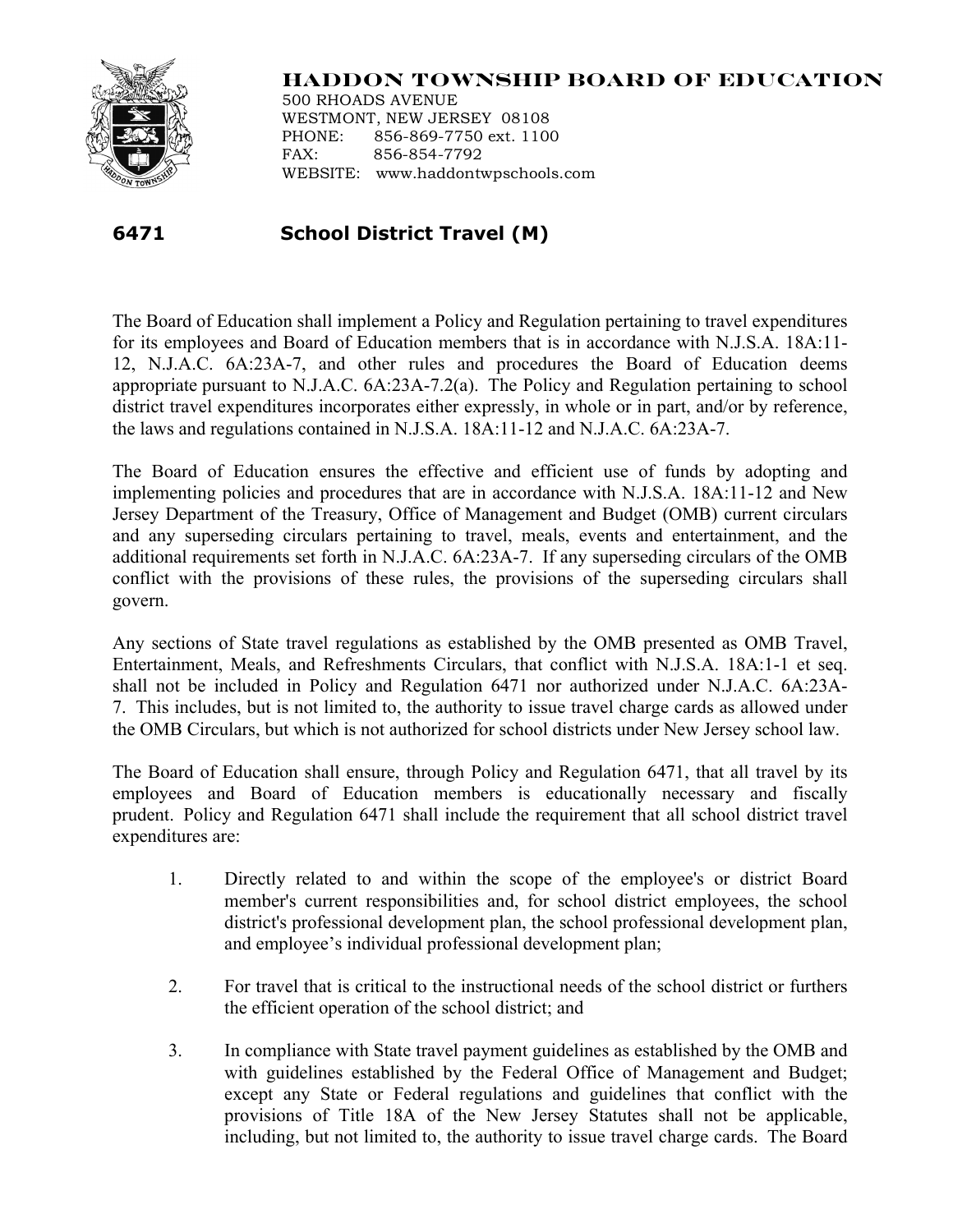of Education shall specify in its travel policy the applicable restrictions and requirements set forth in the State and Federal guidelines, including, but not limited to, types of travel, methods of transportation, mileage allowance, subsistence allowance, and submission of supporting documentation including receipts, checks, or vouchers.

School district travel expenditures shall include, but shall not be limited to, all costs for transportation, meals, lodging, and registration or conference fees directly related to participation in the event.

School district travel expenditures subject to N.J.A.C. 6A:23A-7 shall include costs for all required training and all travel authorized in school district employee contracts and Policy and Regulation 6471. This includes, but is not limited to, required professional development, other employee training and required training for Board members, and attendance at specific conferences authorized in existing employee contracts, provided the travel meets the requirements of N.J.A.C. 6A:23A-7. All such expenditures are subject to the rules in N.J.A.C. 6A:23A-7, including, but not limited to, inclusion in the annual travel limit, prior Board of Education approval, separate tracking as described at N.J.S.A. 18A:11-12.q., and per diem reimbursements.

Travel reimbursements will only be paid upon compliance with all provisions of N.J.A.C. 6A:23A-7 and Policy and Regulation 6471. The Board of Education will not ratify or approve payments or reimbursements for travel after completion of the travel event, except as provided at N.J.A.C. 6A:23A-7.4(d).

The Board of Education shall establish a maximum travel budget in accordance with the requirements outlined in N.J.A.C. 6A:23A-7.3.

All travel requests must be submitted and approved in writing by the Superintendent of Schools and the majority of the Board of Education's full voting membership of the Board, except if the Board of Education has excluded regular business travel from prior approval pursuant to N.J.A.C. 6A:23A-7.3(b), prior to obligating the school district to pay related expenses and prior to attendance at the travel event.

All travel requests for Board members shall require prior approval by a majority of the Board of Education's full voting membership, except where the Board of Education has excluded regular business travel from prior approval pursuant to N.J.A.C. 6A:23A-7.3(b), and the travel shall be in compliance with N.J.S.A. 18A:12-24 and 24.1.

A Board member must recuse himself or herself from voting on travel if the Board member, a member of his or her immediate family, or a business organization in which he or she has an interest has a direct or indirect financial involvement that may reasonably be expected to impair his or her objectivity or independence of judgment. Policy and Regulation 6471 prohibit a Board member from acting in his or her official capacity in any matter in which he or she or a member of his or her immediate family has a personal involvement that is or creates some benefit to the school district Board member or member of his or her immediate family; or undertaking any employment or service, whether compensated or not, that may reasonably be expected to prejudice his or her independence of judgment in the execution of his or her official duties.